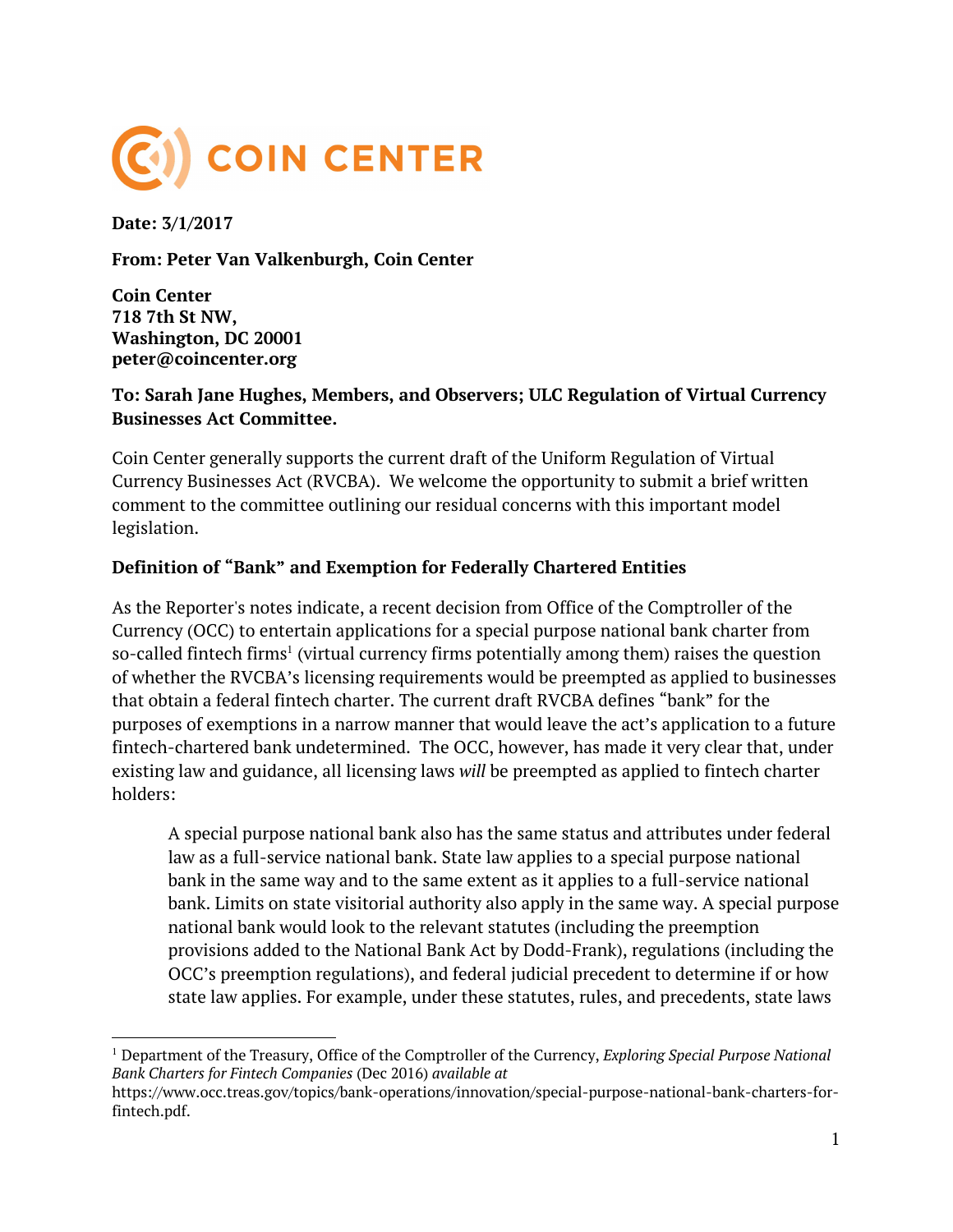would not apply if they would require a national bank to be licensed in order to engage in certain types of activity or business. $^2$ 

No further rule needs to be promulgated for the OCC to begin chartering special purpose fintech banks, and the OCC appears to have no intention to promulgate any new rule on the subject of federal preemption or the fintech charter.<sup>3</sup> Therefore, existing law as described in the above passage will control. In light of this, the RVCBA should avoid conflict with federal laws and provide an exemption from licensing for *any* federally chartered bank, regardless of type.<sup>4</sup> This could be accomplished by broadening the definition of "bank" as follows (new language bolded and italicized):

"Bank" means a person engaged in the business of banking. The term includes a savings bank, savings and loan association, credit union, *and any federally-chartered entity under the the National Bank Act, 12 U.S.C Chapter 2. The term does not*  include a *state-chartered* trust company, limited purpose trust company, or industrial loan company*.*

# **Virtual Currency "Exchange"**

We are grateful to the committee members for their sensitivity to the issue of exempting fully automated virtual currency exchange technologies, *e.g.* sidechains. We agree that these technologies and their developers should not be swept into a licensing requirement that is aimed at custodial businesses. However, the current drafting of this definition remains somewhat convoluted. We propose moving the "custody or control" language to the top of the definition, to indicate that it is a prerequisite for any of the covered exchange activities defined therein, and including the "on behalf of a resident" language found in the other defined verbs, "transfer" and "storage." The revised definition would then read:

(7) "Exchange" means to assume custody or control of virtual currency on behalf of a resident, at least momentarily, in order to sell, trade, or convert:

- (A) virtual currency for legal tender or for one or more forms of virtual currency; or
- (B) legal tender for one or more forms of virtual currency.

<sup>2</sup> *Id* at 5.

<sup>&</sup>lt;sup>3</sup> "The OCC has authority to grant charters for national banks and federal savings associations under the National Bank Act and the Home Owners' Loan Act, respectively. That authority includes granting charters for special purpose national banks. … there is no legal limitation on the type of "special purpose" for which a national bank charter may be granted, so long as the entity engages in fiduciary activities or in activities that include receiving deposits, paying checks, or lending money. As the next section describes, the OCC has the legal authority to construe these activities to include bank-permissible, technology-based innovations in financial services." *Id*.

<sup>4</sup> We remain indifferent to the related but distinct question of whether *state* chartered limited-purpose banks, trust companies, or special purpose vehicles should be exempt.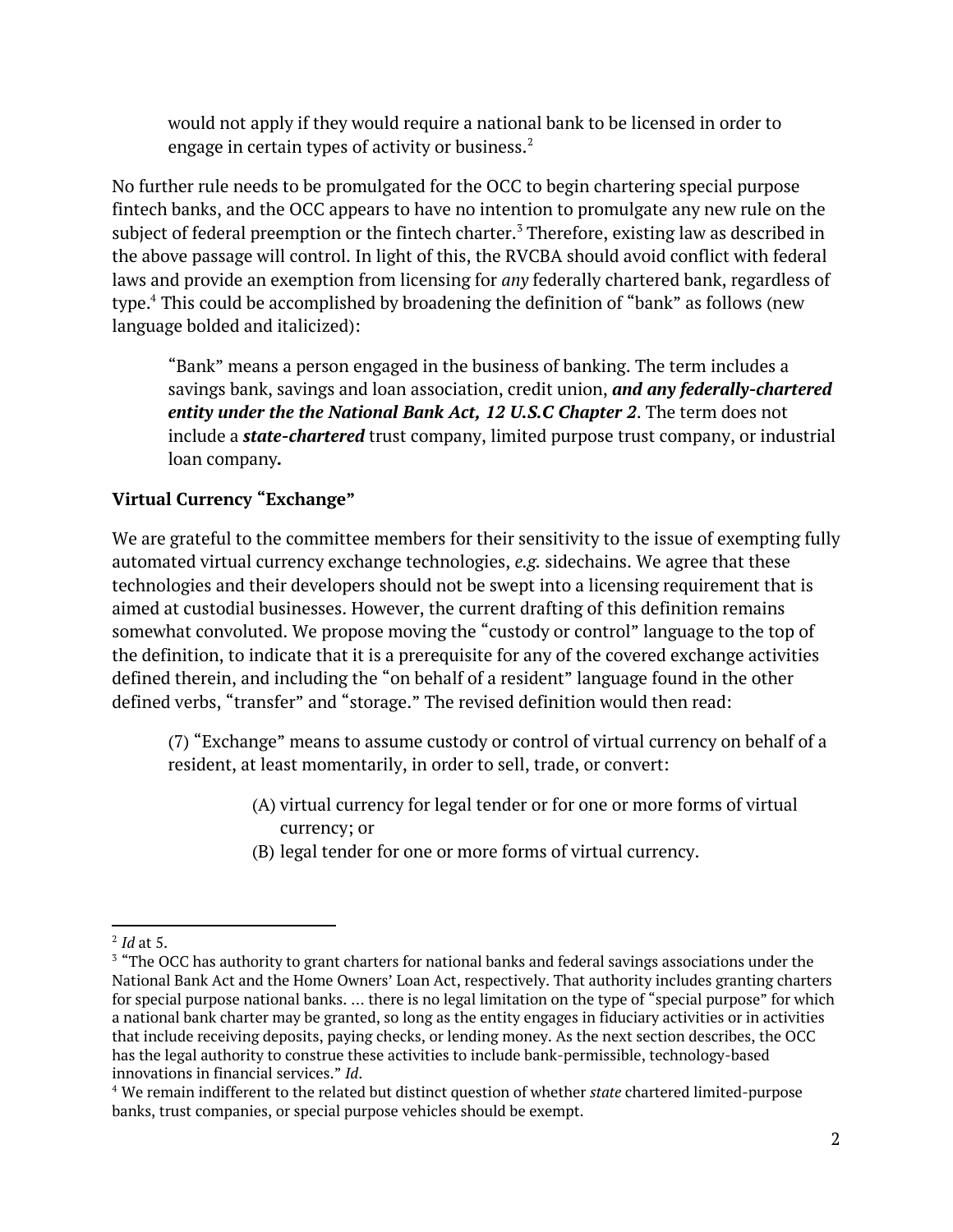# **Virtual Currency "Transfer"**

The draft definition of virtual currency "transfer" is very clear with the exception of sub-point (C), which deals with "changing the location of virtual currency from this state to another state or from this state to another jurisdiction." Virtual currency does not exist in any state or other physical location. Keys or credentials necessary to spend virtual currency may exist recorded in physical media and kept in various locations simultaneously, however these keys are not the virtual currency itself; they are merely data necessary to transact. The particular choice of where or how to store these keys is, we believe, inconsequential to any jurisdictional, definitional, or scope-related question in this law. This act applies if one is engaged in a covered activity with a resident of the state. The question of how that activity is facilitated and where the facilities exist to enable that activity is immaterial. Either the business is engaged in a regulated activity with the resident or it is not. We therefore ask that sub-point (C) be struck from the definition. This would create clarity and, we believe, would not alter the substantive policy result of the law in any way.

# **Virtual Currency "Storage"**

The definition of virtual currency storage could be simplified without changing its meaning. As currently drafted it includes both "maintaining custody or control of virtual currency" and "maintaining custody or control of virtual currency credentials." The definition of "control" already includes "possession of sufficient virtual currency credentials" therefore the second part of the "storage" definition relating to credentials is superfluous and prone to causing confusion. A simpler definition of "storage": "maintaining custody or control of virtual currency on behalf of a resident" is sufficient to cover those in possession of credentials (as per the definition of control). Additionally, the language that follows: "by any person other than the resident" is unnecessary and confusing given the exemption of personal activities within the scope section (and discussed in the next part of this letter). For clarity we prefer a streamlined definition of storage as follows:

(20) Storage means "maintaining custody or control of virtual currency on behalf of a resident."

### **Exemption for Personal Use**

We strongly agree with the substantive policy goal behind the exemptions at §103(5), (6), (10)(b), and (10)(c). Individuals should *only* be required to seek licenses when dealing with *another person's* virtual currency and *never* when dealing merely with *their own virtual currency* (regardless of whether they obtained it via mining, investing, in return for the sale of a good or service, etc.). We believe that these four separate exemptions could be simplified into a single exemption to provide clarity with regard to this essential point. Our suggestion is as follows, §103 should include one passage (rather that four) which exempts: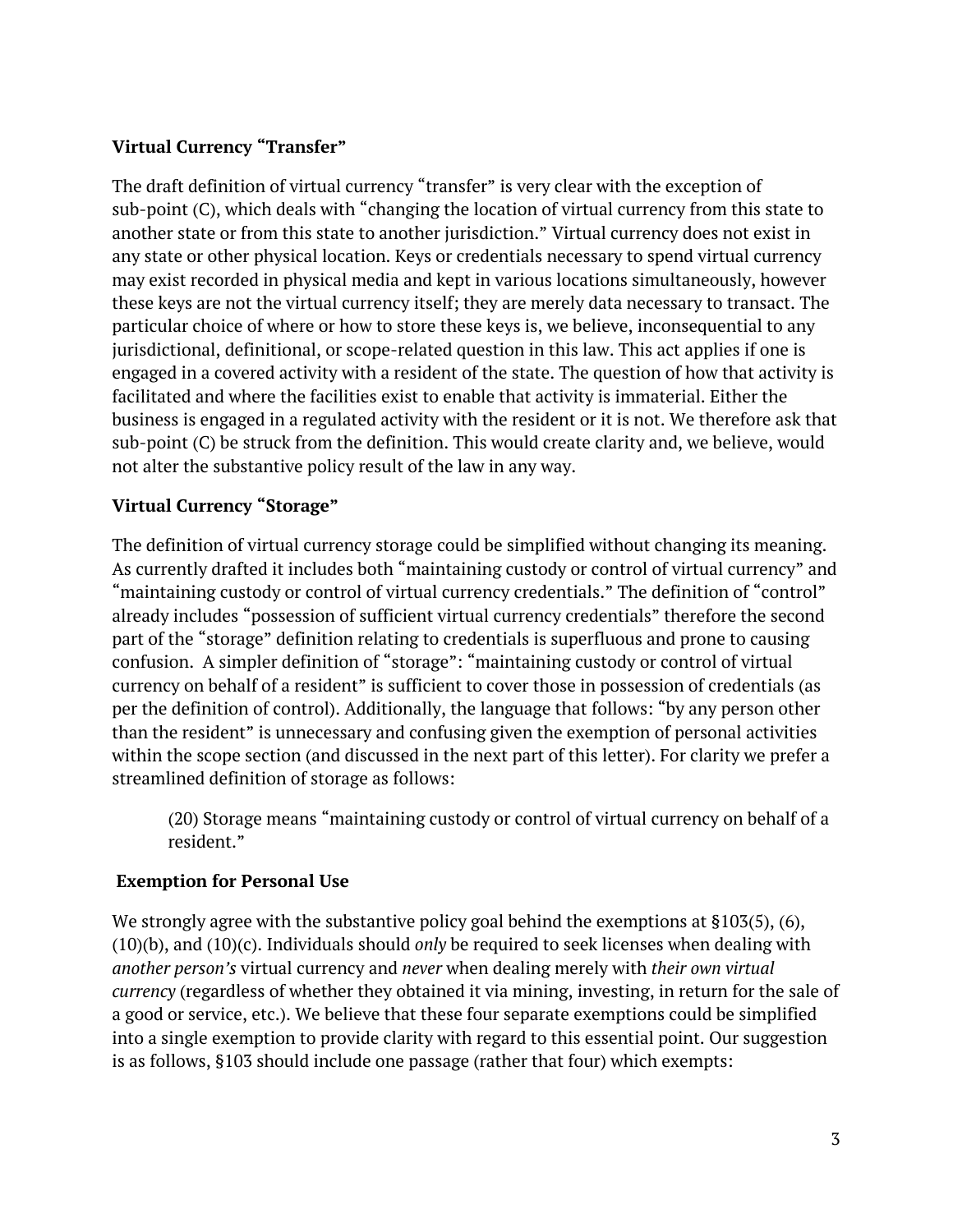(#) a person that mines, manufactures, exchanges, or otherwise obtains convertible virtual currency and uses it solely for personal purposes if the person does not engage in any virtual currency business activity on another person's behalf. Personal purposes include buying or selling virtual currency as an investment, and obtaining virtual currency as payment for the purchase or sale of goods or services.

### **Dual Licensure**

A virtual currency business that also deals in legal tender (*e.g.* an exchange) should not need to acquire both a money transmission license and a virtual currency license. Both types of licenses aim to accomplish the same thing. They are meant to ensure that companies are well-run, well-capitalized, and adequately serve consumers in a compliant manner. If a state MTL regulator has authorized a business with only one license to perform both activities and has, via her discretion, sought additional security necessary to guarantee the solvency of the business, then there is no apparent public benefit from going through the expense and trouble of formally acquiring a second license.

While we might reasonably expect state regulators who enforce both existing MTL law as well the RVCBA to consolidate their licensing and examination of exchanges into a single proceeding that results in two licenses, this outcome should not be left to chance and regulatory discretion alone. The RVCBA should include language within its scope section that explicitly exempts licensed businesses as follows:

(#) a person licensed as a money transmitter in this state who has been authorized by the [superintendent] $<sup>5</sup>$  to deal in virtual currencies as well as legal tender.</sup>

Similarly, a legislative note within the RVCBA should suggest that the legislature amend the state's money transmission law to include a reverse exemption for licensed virtual currency businesses:

(#) a person licensed as a virtual currency business in this state who has been authorized by the [superintendent] to deal in virtual currencies as well as legal tender.

#### **Minimum Net Worth, Permissible Investments, UCC Article 8.**

Each of these topics deals with the essential question of guaranteeing the solvency of a licensed business, and the safety of a customer's property right to the custodied valuables. On these topics we believe that the RVCBA should, as best as possible, mirror existing MTL law and avoid creating heightened or incongruous obligations for virtual currency firms. Both MTL law as well as this proposed model law aim to protect consumers from risks posed by businesses that hold their valuables (whether as dollars in the MTL context or virtual

 $^5$  We note that the term superintendent is not currently used or defined in the RVCBA. We suggest following the definition found in the UMSA: "§101(22) '[Superintendent]' means the [state superintendent of banks or other senior state regulator]."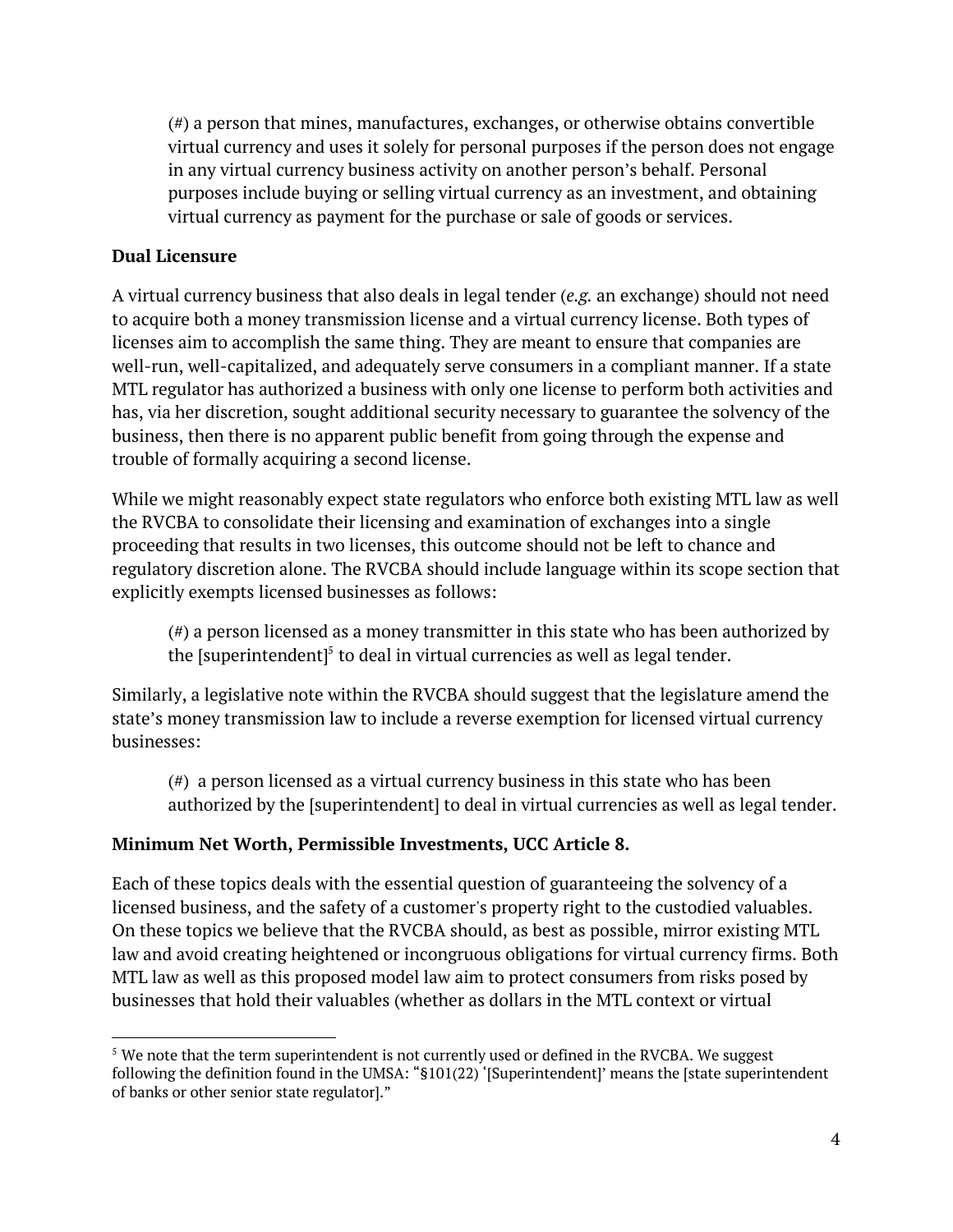currency in the RVCBA). If there are perceived inadequacies in the current regulatory approach taken to protect money transmission customers, then they should be addressed in *both* the re-drafting of MTL law *and* a new model law for virtual currency. To only address these issues in the virtual currency context while leaving money transmitters with existing, lower-burden compliance obligations is to impose barriers to entry for new technologies and favor incumbents. To that end we advocate for a simplified minimum net worth requirement—resembling state MTL laws—that specifies a range of possible discretionary requirements that a regulator may impose, from a flat minimum to a flat maximum. For example:

"the [superintendent] at her discretion may require the licensee to provide evidence of and maintain a net worth of at least \$35,000 and not greater than \$1,000,000 to ensure ongoing business operations and sufficient reserves for winding down operations."

Similarly on the question of permissible investments we advocate for parity with MTL law. In typical money transmission licensing, reserve requirements can usually be satisfied by holding cash. California, for example, lists cash as an eligible security for the purposes of capital requirements in money transmission licensing. Allowing the transmitter to hold cash avoids a situation in which the business must hold illiquid assets alongside and in duplication to any liquid (*i.e.* cash) assets held in order to quickly make good on outstanding payment orders which are, of course, also denominated in dollars. Virtual currency businesses should face similar standards. If the business holds virtual currency assets in the form and amount deposited by their customer, it should not have to also hold duplicative reserves in some other form. Therefore, rather than guaranteeing that the licensee will be permitted "to hold a [percentage to be determined] of its permissible investments in the type or types of virtual currency in which it may deal in the ordinary course of business under this act[,]" the RVCBA should *always* allow the licensee "to hold virtual currency in equivalent type and quantity to its outstanding virtual currency business obligations under this act."

Finally, while we find the policy questions inherent in Commissioner Smith's comment on UCC Article 8 to be compelling, we believe it is premature to subject virtual currency firms to a requirement to "opt in" to Article 8 given that no such mandate exists in money transmission law.

Thank you for your time and please always feel free to email me at peter@coincenter.org if you have any questions.

Sincerely,

Peter Van Valkenburgh

Director of Research